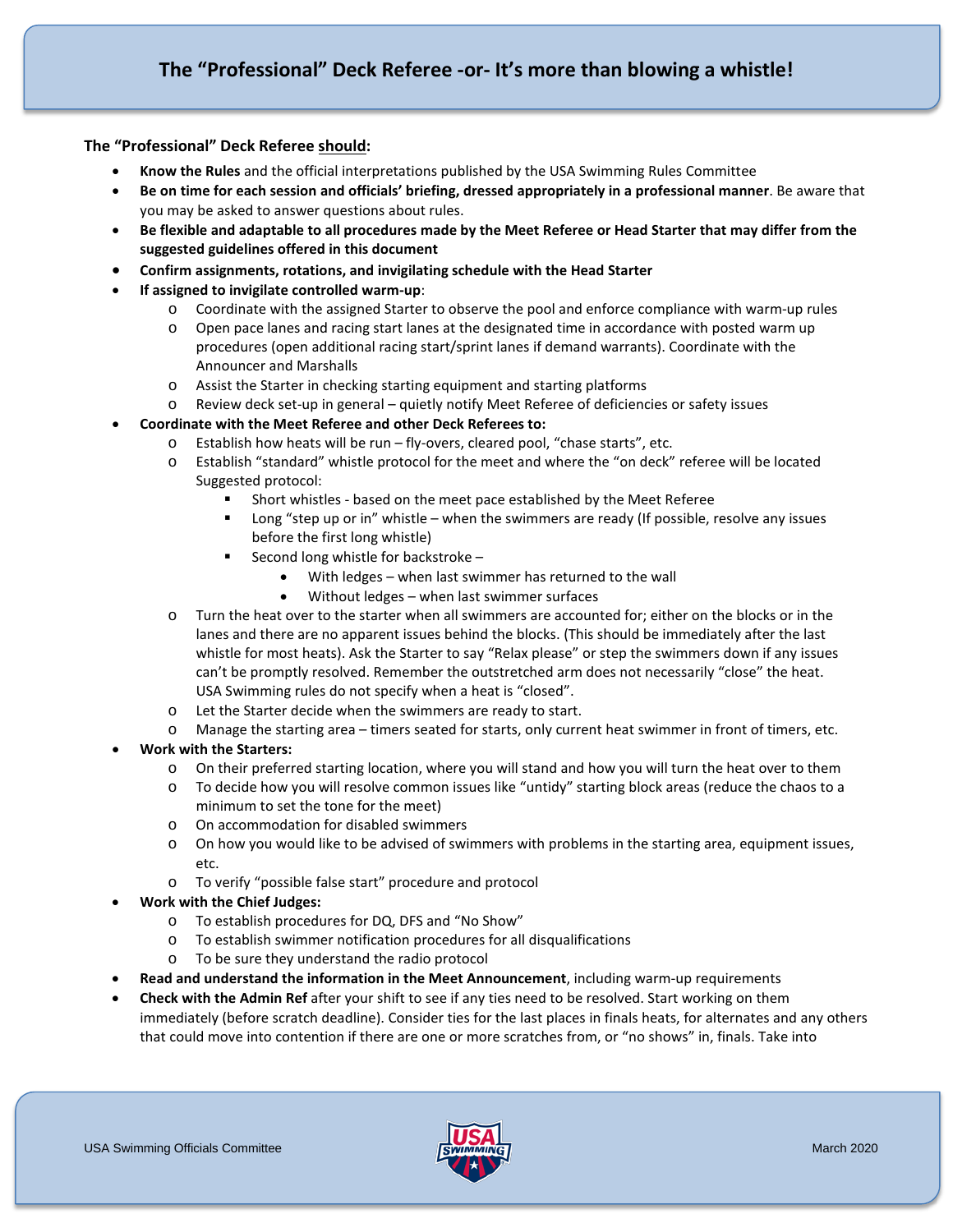# **The "Professional" Deck Referee -or- It's more than blowing a whistle!**

account any restrictions on who can swim in finals. Find (page) the coaches involved and mediate the resolution. If a swim-off is needed, insist it be within the time required by the rules. If another method is suggested by the coaches (one defers to another, a coin toss or other method), record the result and convey it to the Administrative Referee. If scratches absolutely remove the need for resolution, inform the coaches.

- **Keep the meet flowing**, but do not pressure starters to "pick up the pace"
- **Try not to turn away from the pool** while a heat is in progress avoid any "paperwork" until all heads are up after the start
- **Record the start time of each event**
- **At the end of each event, reconcile DQs, "no shows" and any adjustments with Admin or Admin Official**  according to the methods defined by the MR - either in person with nearby AR, or by radio if AR is in a remote location.
- **Develop your own** "**mental check list"** of things to do before, during, and after your duty session. For example:
	- o *Before the session:*
		- Check the Meet Announcement and heat sheet:
			- Championship seeding when the meet is in Preliminary-Final format
			- Transitions from slowest to fastest and fastest to slowest heats, including alternating gender
			- Breaks between events
			- Check sequence of deck seeded vs pre-seeded events in the session
			- Deck seeded events; verify that the seeding has been distributed
			- Any others you, or others, have experienced
	- o *Before each event:*
		- Check for re-seeds. If any, are they on colored paper? Do the announcer, coaches, officials, and timers have them? Have copies been posted conspicuously for swimmers?
		- Ensure the timing console is set to the correct distance whenever change is occurring
		- Is your Starter (and are you) ready and are CJs and Judges in place
	- o *Before each race:* (All of this should only take a second; two at most)
		- scan the deck for officials in position and equipment problems (pads hanging, cables in lanes, people leaning on backstroke flag poles, etc.),
		- glance at the starter to see if issues have been observed
		- **F** if finals, count the swimmers while parading or being announced
		- check if timing has been reset (ability to do this will depend on the system used and location of cues, if any)
	- o *After the start:*
		- glance to see if the timing system started (consider a recall if it didn't)
		- watch for all heads up
		- **numove a few meters down the pool (never more than 1 or 2 meters past the backstroke flags)**
		- glance back at start end judges
		- note start time (if it is the first heat), empty lanes and false starts
		- **u** watch swimmers and stroke judges
		- in distance races check scoreboard (if visible) for missed touches and incorrect counters (use CJ to convey corrections)
		- **•** check turn end judges
		- acknowledge and note any DQs and process them expeditiously
		- move back to start with incoming swimmers at the end of the heat
		- glance at Starter to see if there may be issues with the next heat
		- blow short whistles, etc.
	- o *After each event:*
		- check that all DQs have been finalized (including swimmer or coach notifications)

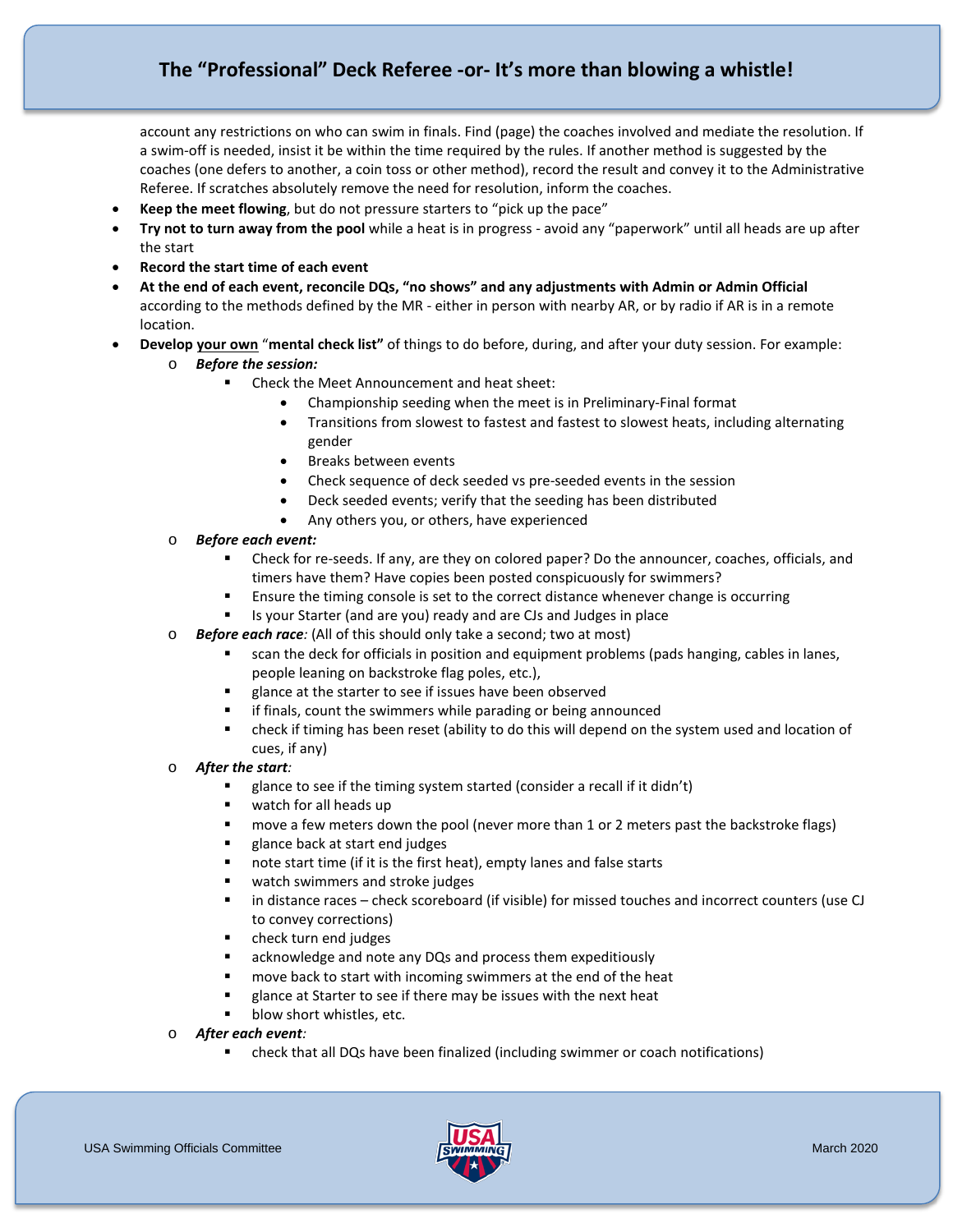# **The "Professional" Deck Referee -or- It's more than blowing a whistle!**

- reconcile DQs, DFSs, No Shows and adjustments with admin so the event can be "closed"
- check with admin for potential "swim offs" and resolve positions for finals
- take a well-earned break
- return for "next up" duties, which may include assisting the current Deck Referee

## • **Important things to consider:**

- o Be neatly uniformed and project confidence
- o Try to face the pool when standing anywhere near it, even when not on duty
- o Be alert, attentive, focused, calm, professional, and approachable
- o Always be "friendly" and helpful to coaches, swimmers, and other officials
- o Try to take all discussions and emotional issues off-deck and away from front and center
- o If issues need to be resolved or discussed, consider turning the heats over to the "next up" Referee
- o Similarly, be ready to step in when "next up". Watch and listen so that you don't need to be summoned.
- o Maintain your sense of humor
- **Remember, the Professional Deck Referee:**
	- o can adapt to meet conditions and needs
	- o is willing to learn
	- o doesn't read more into the rules than is written, and generously applies common sense
	- o makes sure the benefit of the doubt goes to the swimmer
	- o finds ways (within the rules) to let swimmers compete, and doesn't over interpret procedural rules
	- o appreciates swimmers, coaches, officials and volunteers of all levels and interacts with them respectfully on all occasions
	- o is neatly uniformed, looks confident, is competent
	- o advises the Meet Referee and Deck Referees of any non-routine decisions made. If possible, involves them in those decisions
	- o does the Deck Referee job well and doesn't overstep those responsibilities unless asked by the Meet Referee
	- o self-evaluates after all shifts, sessions, and meets